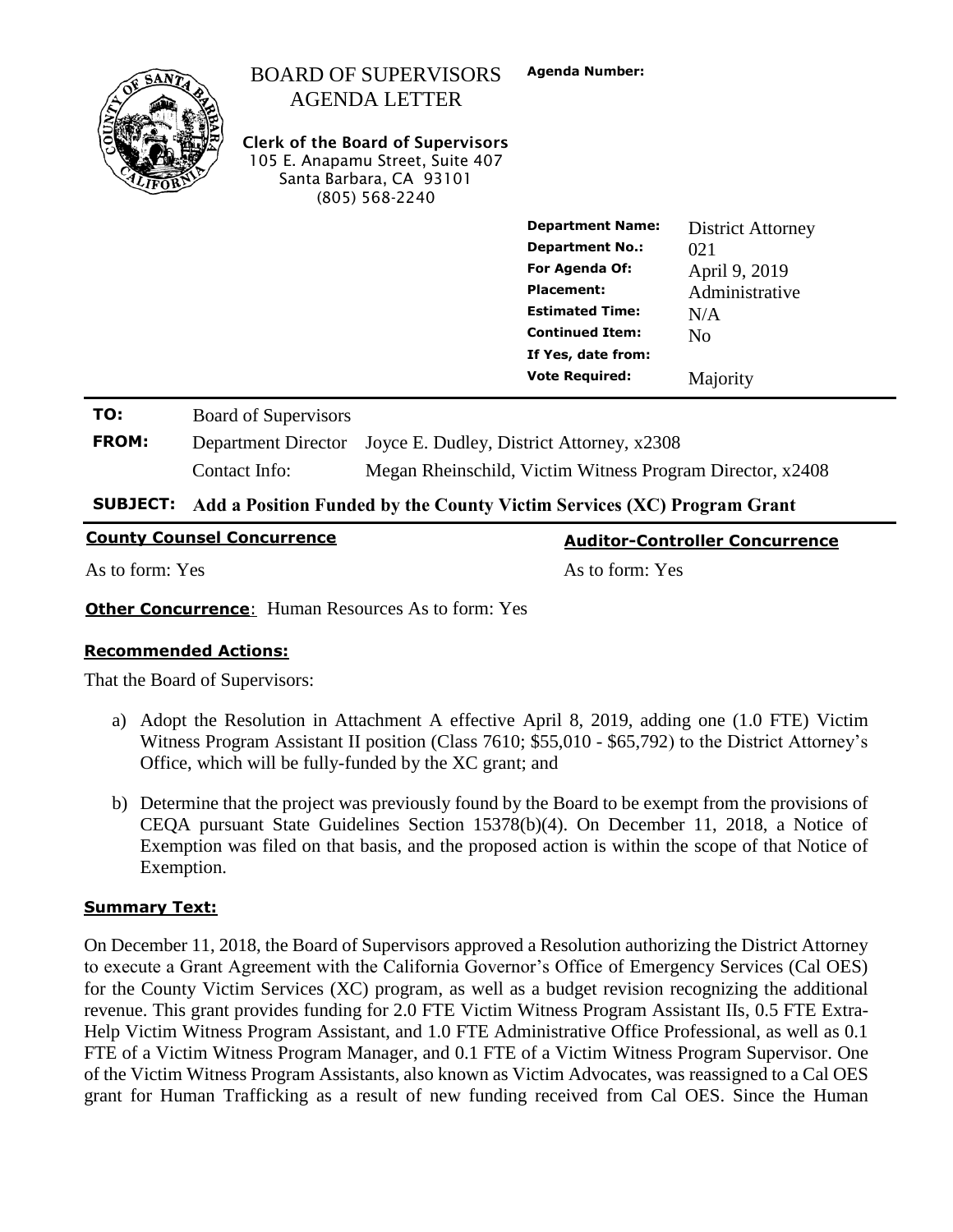Page 2 of 3

Trafficking grant is now fully funding this position, the District Attorney's Office has a need to add a new 1.0 FTE Victim Witness Program Assistant II position, to be fully-funded by the existing XC grant.

### **Background:**

In 2016, Cal OES developed the County Victim Services (XC) grant program. The XC program is designed to provide funding to each of California's 58 counties and the City of Los Angeles to help fill self-identified victim services gaps and/or needs. The District Attorney's Office identified that unmet needs existed specifically for unserved victims of crime in Northern Santa Barbara County. Based on this unmet need, the District Attorney's Office submitted a grant application to Cal OES for the XC program, and was awarded funding. Since July 1, 2016, the District Attorney's XC program has focused on providing services to a population of victims not currently aware of or receiving services. This will continue to be the primary focus of the XC program.

The grant award has fully funded two full-time Victim Advocate positions to serve Northern Santa Barbara County since its inception. The Victim Advocates enable early access to critical services for victims of violent crime in Northern Santa Barbara County. One of these Victim Advocates focuses on providing services to the Lompoc area. In an effort to reach victims earlier in the criminal justice process, the second XC Program Victim Advocate is co-located at the Santa Maria Police Department in proximity to the Detective Bureau. The ability to receive real-time information immediately following an initial report has allowed this Victim Advocate to improve cross-referrals, and provide services when victims need them the most. This includes immediate crisis intervention, orientation to the criminal justice process, case/investigative status, resource/referral counseling, and emergency financial and victim compensation services. In late 2018, additional funds were received by the District Attorney from Cal OES for the Human Trafficking grant, and one of the two Victim Advocates became fully funded and dedicated to that award. Approval of the recommended action will allow the District Attorney's Office to again have a second 1.0 FTE Victim Advocate position dedicated to the XC grant program.

#### **Fiscal and Facilities Impacts:**

Budgeted: Yes. Revenues and expenditures are included in the Fiscal Year 2018-19 Adopted Budget.

# **Fiscal Analysis:**

| <b>Funding Sources</b> | <b>Current FY Cost:</b>  | Annualized<br><b>On-going Cost:</b> | <b>Total One-Time</b><br><b>Project Cost</b> |
|------------------------|--------------------------|-------------------------------------|----------------------------------------------|
| General Fund           | $\blacksquare$           | 60,814.00                           |                                              |
| Federal                | $\overline{\phantom{0}}$ | 243,255.00                          |                                              |
| Total                  | S<br>$\blacksquare$      | 304,069.00                          |                                              |
|                        |                          |                                     |                                              |

The District Attorney's Office was awarded a total program budget of \$1,064,240 for the XC grant, for the grant period of July 1, 2016 through December 31, 2019, which included an in-kind match of \$212,848. The total XC program budget is \$1,064,240, or \$304,069 per year for the 3.5 year grant period. These funds are already included in the FY 18-19 Adopted Budget.

**Key\_Contract\_Risks:** There is minimal risk to the County. Funds are reimbursed after program expenses are incurred.